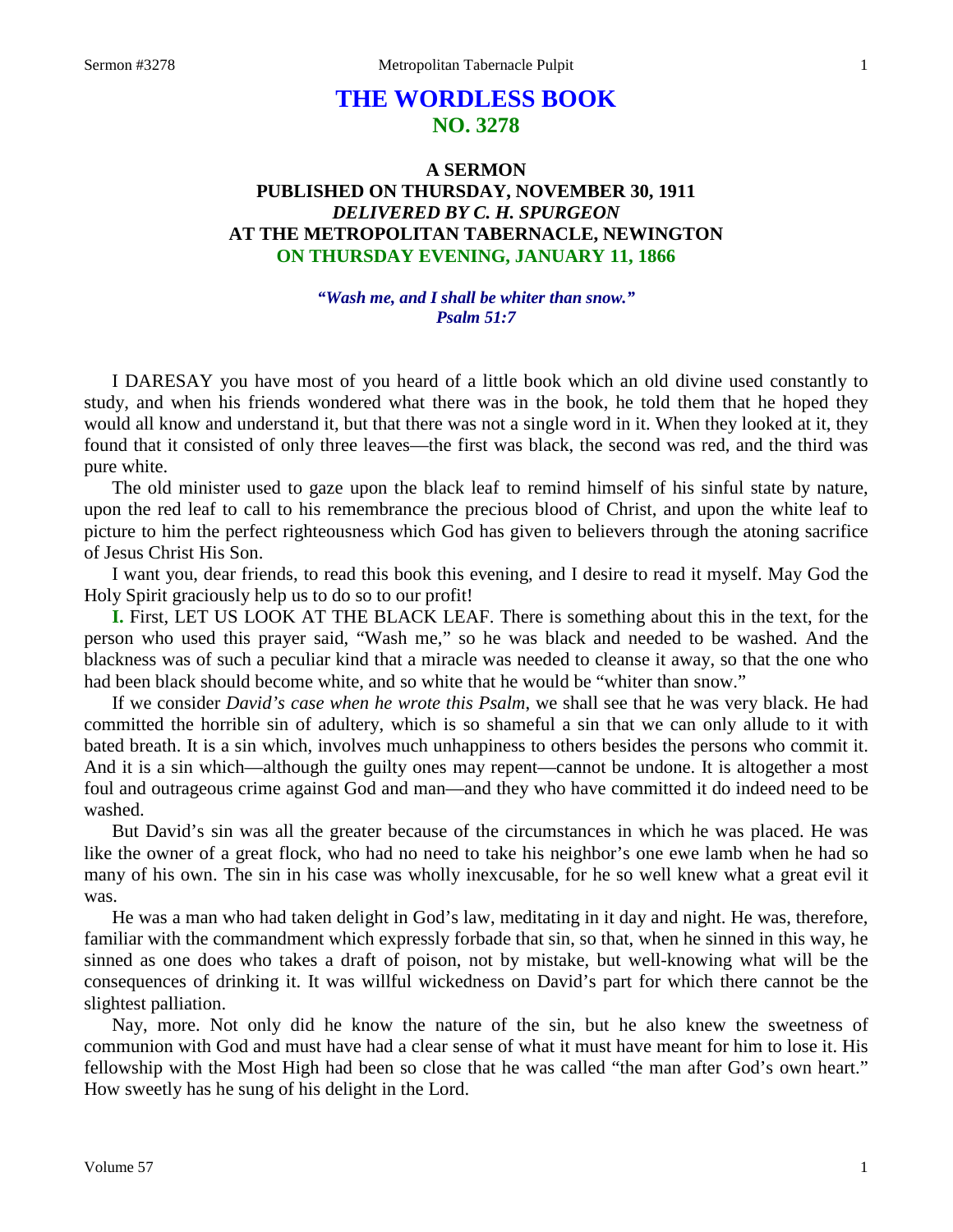You know that, in your happiest moments, when you want to praise the Lord with your whole heart, you cannot find any better expression than David has left you in his Psalms. How horrible it is that the man who had been in the third heaven of fellowship with God should have sinned in this foul fashion!

Besides, David had received many providential mercies at the Lord's hands. He was but a shepherd lad, but God took him from feeding his father's flock and made him king over Israel. The Lord also delivered him out of the paw of the lion and out of the paw of the bear, enabled him to overthrow and slay giant Goliath, and to escape the malice of Saul when he hunted him as a partridge upon the mountains. The Lord preserved him from many perils and at last firmly established him upon the throne—yet, after all these deliverances and mercies, this man, so highly favored by God—fell into this gross sin.

Then, also, it was a further aggravation of David's sin that it was committed against Uriah. If you read through the list of David's mighty men, you will find at the end the name of Uriah the Hittite—he had been with David when he was outlawed by Saul, he had accompanied his leader in his wanderings, he had shared his perils and privations, so it was a shameful return on the part of the king when he stole away the wife of his faithful follower who was at that very time fighting against the king's enemies.

Searching through the whole of Scripture, or at least through the Old Testament, I do not know where we have the record of a worse sin committed by one who yet was a true child of God. So David had good reason to pray to the Lord, "Wash me," for he was indeed black with a special and peculiar blackness.

But now, turning from David, let us consider *our own blackness in the sight of God*. Is there not, my dear friend, some peculiar blackness about your case as a sinner before God? I cannot picture it, but I ask you to call it to your remembrance now that your soul may be humbled on account of it. Perhaps you are the child of Christian parents, or you were the subject of early religious impressions, or it may be that you have been in other ways specially favored by God—yet you have sinned against Him, sinned against light and knowledge, sinned against a mother's tears, a father's prayers, and a pastor's admonitions and warnings.

You were very ill once and thought you were going be die, but the Lord spared your life and restored you to health and strength—yet you went back to your sin as the dog returns to his vomit, or the sow that was washed to her wallowing in the mire. Possibly a sudden sense of guilt alarmed you, so that you could not enjoy your sin, yet you could not break away from them.

You spent your money for that which was not bread, and your labor for that which did not satisfy you, yet you went on wasting your substance with riotous living until you came to beggary—but even that did not wean you from your sin. In the house of God you had many solemn warnings and you went home again and again resolving to repent, yet your resolves soon melted away, like the morning cloud and the early dew—leaving you more hardened than ever.

I remember John B. Gough, at Exeter Hall, describing himself in his drinking days as seated upon a wild horse which was hurrying him to his destruction until a stronger hand than his own seized the reins, pulled the horse down upon its haunches, and rescued the reckless rider. It was a terrible picture, yet it was a faithful representation of the conversion of some of us.

How we drove the spurs into that wild horse and urged it to yet greater speed in its mad career until it seemed as if we would even ride over the gracious Being who was determined to save us! That was sin indeed, not merely against the dictates of an enlightened conscience and against the warnings which were being continually given to us, but it was what the apostle calls treading underfoot the Son of God, counting the blood of the covenant an unholy thing and doing despite unto the Spirit of grace.

Let me, beloved, before I turn away from this black leaf, urge you to study it diligently, and to try to comprehend the blackness of your hearts, and the depravity of your lives. That false peace which results from light thoughts of sin is the work of Satan—get rid of it at once if he has wrought it in you. Do not be afraid to look at your sins, do not shut your eyes to them—for you to hide your face from them may be your ruin—but for God to hide His face from them will be your salvation.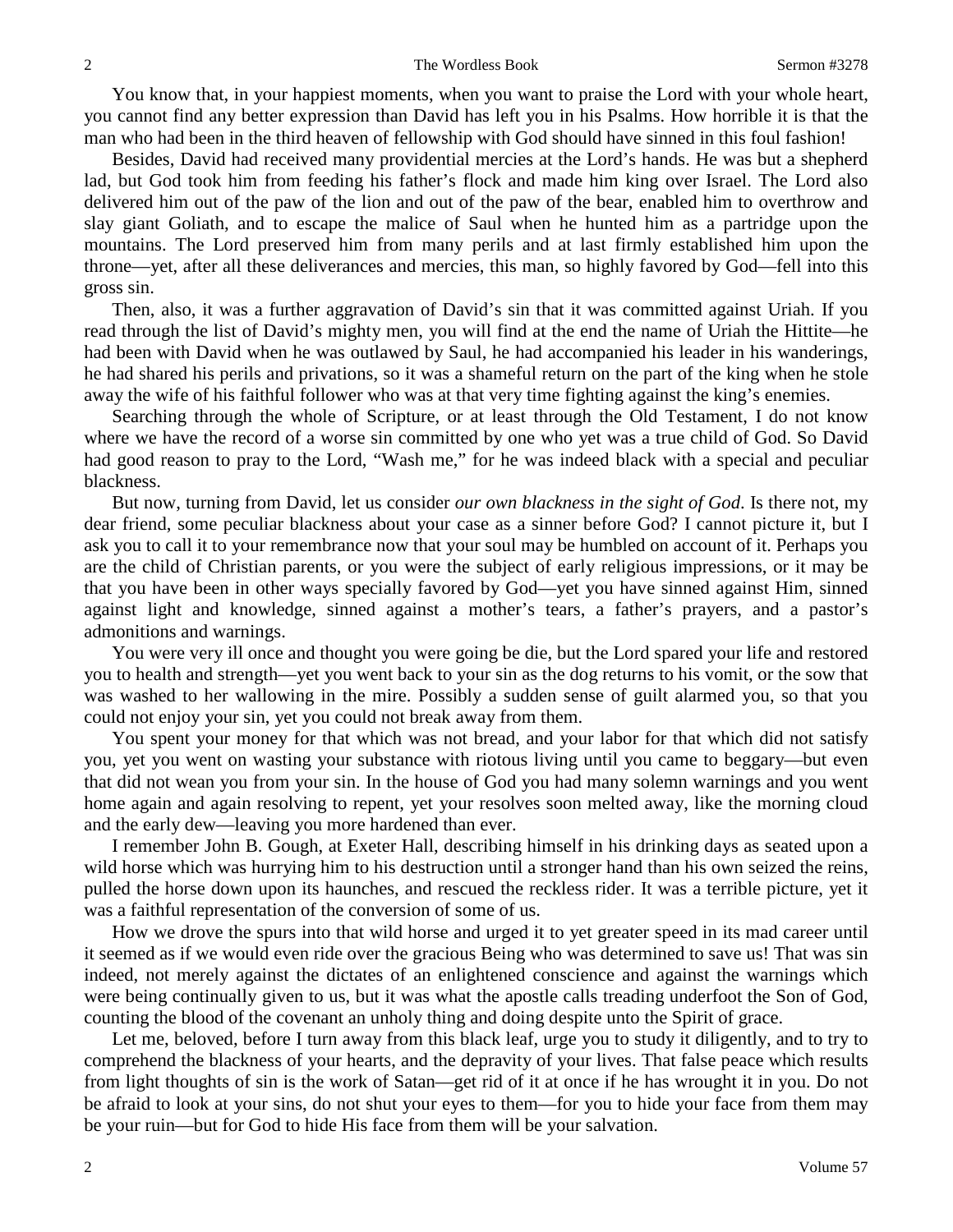#### Sermon #3278 The Wordless Book 3

Look at your sins and meditate upon them until they even drive you to despair. "What!" says one, "until they drive me to despair?" Yes. I do not mean that despair which arises from unbelief, but that self-despair which is so near akin to confidence in Christ. The more God enables you to see your emptiness, the more eager will you be to avail yourself of Christ's fullness.

I have always found that as my trust in self went up, my trust in Christ went down—and as my trust in self went down—my trust in Christ went up. So I urge you to take an honest view of your own blackness of heart and life, for that will cause you to pray with David, "Wash me, and I shall be whiter than snow." Weigh yourselves in the scales of the sanctuary, for they never err in the slightest degree. You need not exaggerate a single item of your guilt, for just as you are you will find far too much sin within you if the Holy Spirit will enable you to see yourselves as you really are.

**II.** But now we must turn to the second leaf, THE BLOOD-RED LEAF OF THE WORDLESS BOOK, which brings to our remembrance the precious blood of Christ.

When the sinner cries, "Wash me," there must me some fount of cleansing where he can be washed "whiter than snow." So there is, for there is nothing but the crimson blood of Jesus that can wash out the crimson stain of sin. What is there about Jesus Christ that makes Him able to save all whom come unto God by Him?

This is a matter upon which Christians ought to meditate much and often. Try to understand dear friends, the greatness of the atonement. Live much under the shadow of the cross. Learn to—

> *"View the flowing Of the Savior's precious blood, By divine assurance knowing He has made your peace with God."*

Feel that Christ's blood was shed for you, even for you. Never be satisfied till you have learned the mystery of the five wounds. Never be content till you are "able to comprehend with all saints what is the breath, and length, and depth, and height; and to know the love of Christ, which passeth knowledge."

The power of Jesus Christ to cleanse from sin must lie, first, in the greatness of His person. It is not conceivable that the sufferings of a mere man, however holy or great he might have been, could have made atonement for the sins of the whole multitude of the Lord's chosen people. It was because Jesus Christ was one of the persons in the divine Trinity.

It was because the Son of Mary was none other than the Son of God, it was because He who lived, and labored, and suffered, and died was the Great Creator, without whom was not anything made that was made, that His blood has such efficacy that it can wash the blackest sinners so clean that they are "whiter than snow."

The death of the best man who ever lived could not make an atonement even for his own sins, much less could it atone for the guilt of others. But when God Himself "took upon him the form of a servant, and was made in the likeness of men" and "humbled himself and became obedient unto death, even the death of the cross," no limit can be set to the value of the atonement that He made.

We hold most firmly the doctrine of particular redemption, that Christ loved His church and gave Himself for it. But we do not hold the doctrine of the limited value of His precious blood. There can be no limit to deity—there must be infinite value in the atonement which was offered by Him who is divine. The only limit of the atonement is in its design, and that design was that Christ should give eternal life to as many as the Father has given Him—but in itself the atonement is sufficient for the salvation of the whole world—and if the entire race of mankind could be brought to believe in Jesus, there is enough efficacy in His precious blood to cleanse everyone born of woman from every sin that all of them have ever committed.

But the power of the cleansing blood of Jesus must also lie in the intense sufferings which He endured in making atonement for His people. Never was there another case like that of our precious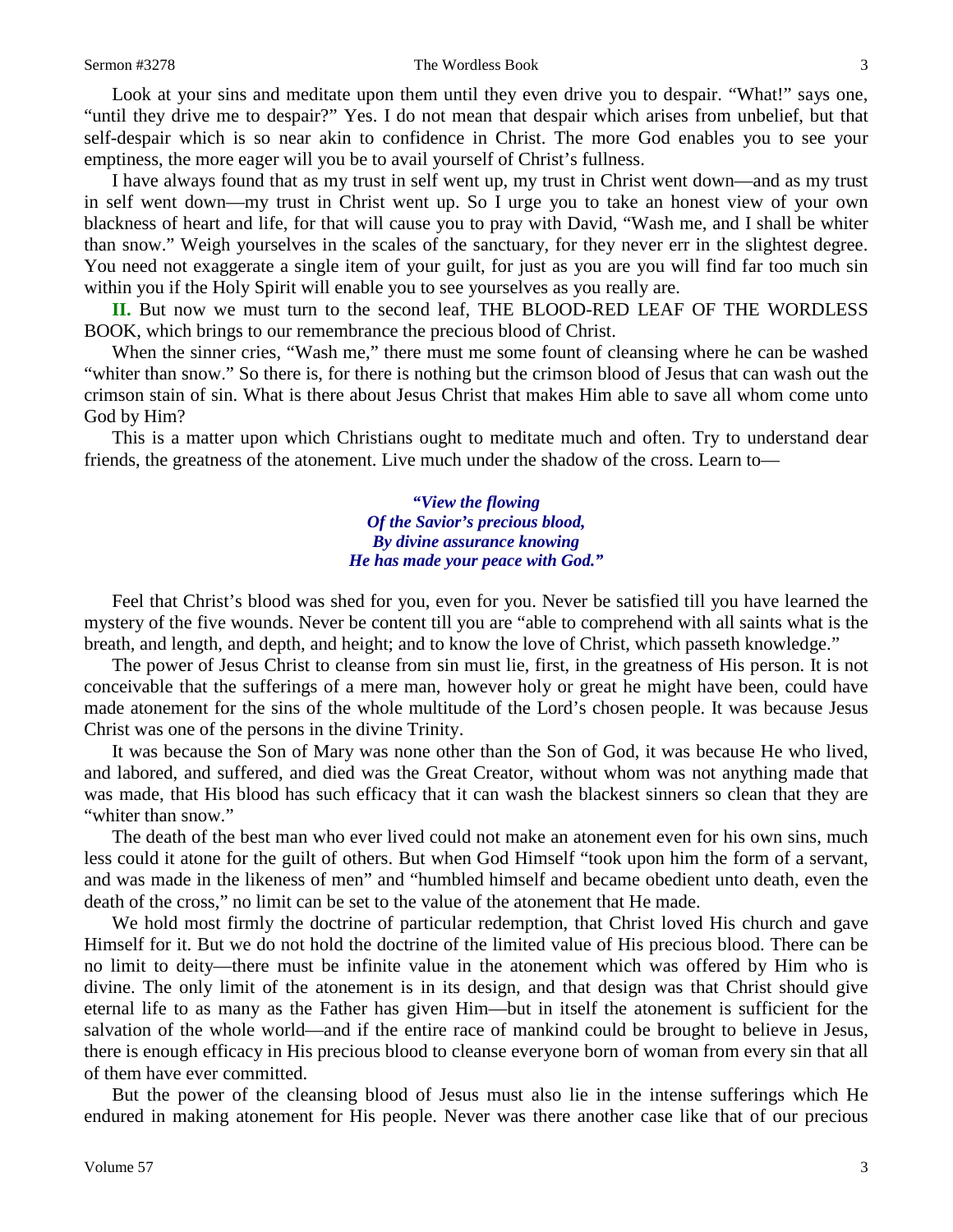Savior**.** In His merely physical sufferings there may have been some who have endured as much as He did, for the human body is only capable of a certain amount of pain and agony—and others beside our Lord have reached that limit.

But there was an element in His sufferings that was never present in any other case. The fact of His dying in the room, and place, and stead of His people—the one great sacrifice for the whole of His redeemed—makes His death altogether unique, so that not even the noblest of the noble army of martyrs share the glory with Him.

His mental suffering also constituted a very vital part of the atonement—the sufferings of His soul were the very soul of His sufferings. If you can comprehend the bitterness of His betrayal by one who had been His follower and friend, and of His desertion by all His disciples, His arraignment for sedition and blasphemy before creatures whom He had Himself made*—*if you can realize what it was for Him, who did no sin, to be made sin for us, and to have laid upon Him the iniquity of us all—if you can picture to yourself how He loathed sin and shrank from it, you can form some slight idea of what His pure nature must have suffered for our sakes.

We do not shrink from sin as Christ did because we are accustomed to it—it was once the element in which we lived, and moved, and had our being. But His holy nature shrank from evil as a sensitive plant recoils from the touch. But the worst of His sufferings must have been when His Father's wrath was poured out upon Him as He bore what His people deserved to bear—but which now they will never have to bear.

> *"The waves of swelling grief Did o'er His bosom roll, And mountains of almighty wrath Lay heavy on His soul."*

For His Father to have to hide His face from Him so that He cried in His agony, "My God, my God, why hast thou forsaken me?" must have been a veritable hell to Him. This was the tremendous draught of wrath which our Savior drank for us to its last dregs so that our cup might not have one drop of wrath in it forever. It must have been a great atonement that was purchased at so great a price.

We may think of the greatness of Christ's atonement in another way. It must have been a great atonement which has safely landed such multitudes of sinners in heaven, and which has saved so many great sinners, and translated them into such bright saints. It must be a great atonement which is yet to bring innumerable myriads into the unity of the faith and into the glory of the church of the firstborn, which are written in heaven.

It is so great an atonement, sinner, that if you will trust to it, you shall be saved by it however many and great your sins may have been. Are you afraid that the blood of Christ is not powerful enough to cleanse you? Do you fear that His atonement cannot bear the weight of such a sinner as you are?

I heard, the other day, of a foolish woman at Plymouth who, for a long while, would not go over the Saltash Bridge because she did not think it was safe. When, at length, after seeing the enormous traffic that passed safely over the bridge, she was induced to trust herself to it, she trembled greatly all the time, and was not easy in her mind until she was off it. Of course, everybody laughed at her for thinking that such a ponderous structure could not bear her little weight.

There may be some sinner in this building, who is afraid that the great bridge which eternal mercy has constructed, at infinite cost, across the gulf which separates us from God, is not strong enough to bear his weight. If so, let me assure him that across that bridge of Christ's atoning sacrifice millions of sinners, as vile and foul as he is, have safely passed, and the bridge has not even trembled beneath their weight, nor has any single part of it ever been strained or displaced.

My poor fearful friend, your anxiety lest the great bridge of mercy should not be able to bear your weight reminds me of the fable of the gnat than settled on the bull's ear and then was concerned lest the powerful beast should be troubled by his enormous weight. It is well that you should have a vivid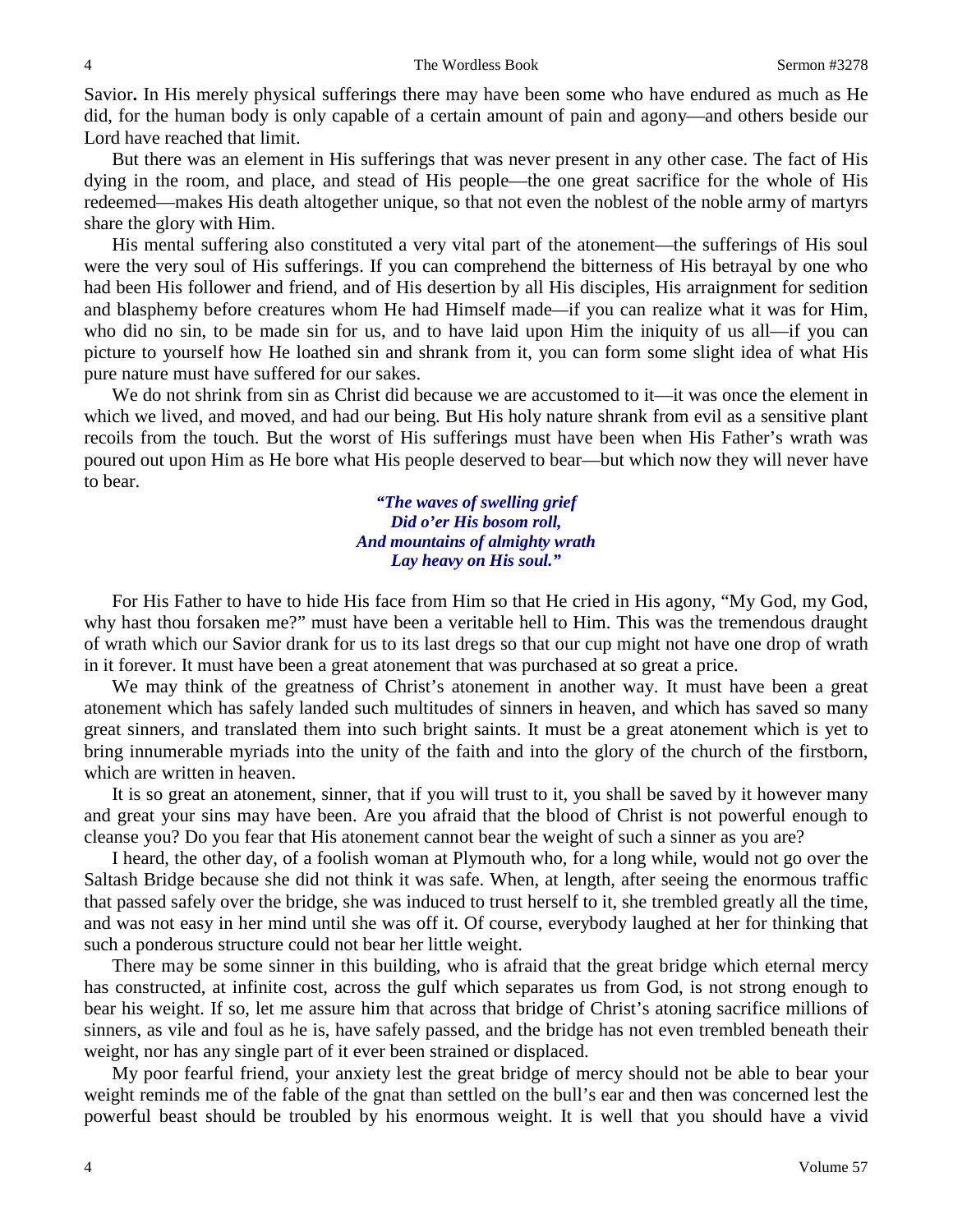realization of the weight of your sins, but at the same time you should also realize that Jesus Christ, by virtue of His great atonement, is not only able to bear the weight of your sins, but He can also carry indeed, He has already carried upon His shoulders the sins of all who shall believe in Him right to the end of time—and He has borne them away into the land of forgetfulness, where they shall not be remembered or recovered forever. So efficacious is the blood of the everlasting covenant that even you, black as you are, may pray, with David, "Wash me, and I shall be whiter than snow."

**III.** This brings me to THE WHITE LEAF OF THE WORDLESS BOOK, which is just as full of instruction as either the black leaf or the red one—"Wash me, and I shall be *whiter than snow*."

What a beautiful sight it was, this morning, when we looked out and saw the ground all covered with snow! The trees were all robed in silver, yet it is almost an insult to the snow to compare it to silver, for silver at its brightest is not worthy to be compared with the marvelous splendor that was to be seen wherever the trees appeared adorned with beautiful festoons above the earth which was robed in its pure white mantle. If we had taken a piece of what we call white paper, and laid it down upon the surface of newly-fallen snow, it would have seemed quite begrimed in comparison with the spotless snow.

This morning's scene at once called the text to my mind—"Wash me, and I shall be whiter than snow." You, O black sinner, if you believe in Jesus, shall not only be washed in His precious blood until you become tolerably clean, but you shall be made white, yea, you shall be "whiter than snow".

When we have gazed upon the pure whiteness of the snow before it has become defiled, it has seemed as though there could be nothing whiter. I know that, when I have been among the Alps, and have for hours looked upon the dazzling whiteness of the snow, I have been almost blinded by it. If the snow were to lie long upon the ground, and if the whole earth were to be covered with it, we should soon all be blind.

The eyes of man have suffered with his soul through sin, and just as our soul would be unable to bear a sight of the unveiled purity of God, our eyes cannot endure to look upon the wondrous purity of the snow. Yet the sinner, black through sin, when brought under the cleansing power of the blood of Jesus, becomes "whiter than snow."

Now, how can a sinner be made "whiter than snow"? Well, first of all, *there is a permanence about the whiteness of a blood-washed sinner which there is not about the snow*. The snow that fell this morning was much of it anything but white this afternoon. Where the thaw had begun to work, it looked yellow even where no foot of man had trodden upon it. And as for the snows in the streets of London, you know how soon its whiteness disappears.

But there is no fear that the whiteness which God gives to a sinner will ever depart from him—the robe of Christ's righteousness which is cast around him is permanently white.

> *"This spotless robe the same appears When ruin'd nature sinks in years; No age can change its glorious hue, The robe of Christ is ever new."*

It is always "whiter than snow." Some of you have to live in smoky, grimy London, but the smoke and the grime cannot discolor the spotless robe of Christ's righteousness. In yourselves, you are stained with sin, but when you stand before God, clothed in the righteousness of Christ, the stains of sins are all gone. David in himself was black and foul when he prayed the prayer of our text, but clothed in the righteousness of Christ, he was white and clean.

The believer in Christ is as pure in God's sight at one time as he is at another. He does not look upon the varying purity of our sanctification as our ground of acceptance with Him—He looks upon the matchless and immutable purity of the person and work of the Lord Jesus Christ, and He accepts us in Christ—and not because of what we are in ourselves. Hence, when we are once "accepted in the beloved," we are permanently accepted. And being accepted in Him, we are "whiter than snow."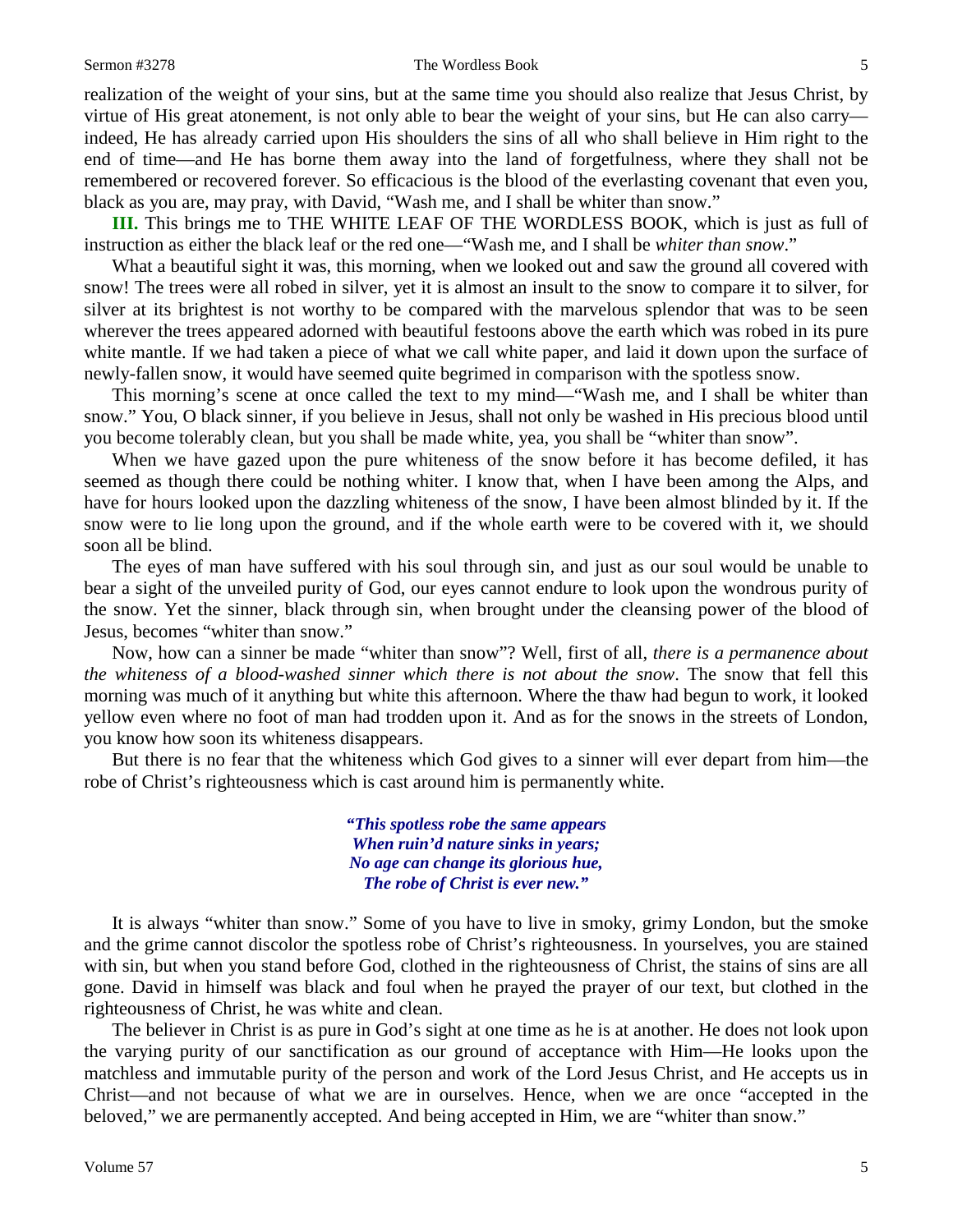Further, *the whiteness of snow is, after all, only created whiteness.* It is something which God has made, yet it has not the purity which appertains to God Himself. But the righteousness which God gives to the believer is a divine righteousness, as Paul says, "He hath made him to be sin for us, who knew no sin; that we might be made the righteousness of God in him."

And remember that this is true of the very sinner who before was so black that he had to cry to God, "Wash me, and I shall be whiter than snow." There may be one who came into this building black as night through sin, but if he is enabled now, by grace, to trust in Jesus, His precious blood shall at once cleanse him so completely that he shall be "whiter than snow."

Justification is not a work of degrees—it does not progress from one stage to another—but it is the work of a moment and it is instantaneously complete. God's great gift of eternal life is bestowed in a moment and you may not be able to discern the exact moment when it is bestowed. Yet you may know even that, for as soon as you believe in the Lord Jesus Christ, you are born of God, you have passed from death unto life, you are saved, and saved to all eternity.

The act of faith is a very simple thing, but it is the most God-glorifying act that a man can perform. Though there is no merit in faith, yet faith is a most ennobling grace, and Christ puts a high honor upon it when He says, "Thy faith hath saved thee; go in peace." Christ puts the crown of salvation upon the head of faith, yet faith will never wear it herself, but lays it at the feet of Jesus, and gives Him all the honor and glory.

There may be one in this place who is afraid to think that Christ will save him. My dear friend, do my Master the honor to believe that there are no depths of sin into which you may have gone which are beyond His reach. Believe that there is no sin that is too black to be washed away by the precious blood of Christ, for He has said, "All manner of sin and blasphemy shall be forgiven unto men," and "all manner of sin" must include yours. It is the very greatness of God's mercy that sometimes staggers a sinner.

Let me use a homely simile to illustrate my meaning. Suppose you are sitting at your table, carving the joint for dinner, and suppose your dog is under the table, hoping to get a bone or a piece of gristle for his portion? Now, if you were to set the dish with the whole joint on it down on the floor, he would probably be afraid to touch it lest he should get a cut of the whip. He would know that a dog does not deserve such a dinner as that—and that is just your difficulty, poor sinner, you know that you do not deserve such grace as God delights to give. But the fact that it is of grace shuts out the question of merit altogether. "By grace are ye saved through faith, and that not of yourselves: it is the gift of God." God's gifts are like Himself—immeasurably great.

Perhaps some of you think you would be content with crumbs or bones from God's table. Well, if He were to give me a few crumbs or a little broken meat, I would be grateful for even that, but it would not satisfy me. But when He says to me, "You are My son, I have adopted you into My family, and you shall go no more out forever,"

I do not agree with you that it is too good to be true. It may be too good for you, but it is not too good for God—He gives as only He can give. If I were in great need, and obtained access to the Queen, and after laying my case before her, she said to me, "I feel a very deep interest in your case, here is a penny for you," I would be quite sure that I had not seen the Queen, but that some lady's maid or servant had been making a fool of me.

Oh, no! the Queen gives as Queen, and God gives as God—so that the greatness of His gift, instead of staggering us, should only assure us that it is genuine and that it comes from God. Richard Baxter wisely said, "O Lord, it must be great mercy or no mercy, for little mercy is of no use to me!"

So, sinner, go to the great God with your great sin, and ask for great grace that you may be washed in the great fountain filled with the blood of the great sacrifice—and you shall have the great salvation which Christ has procured, and for it you shall ascribe great praise forever and ever to Father, Son, and Holy Spirit. God grant that it may be so, for Jesus' sake! Amen.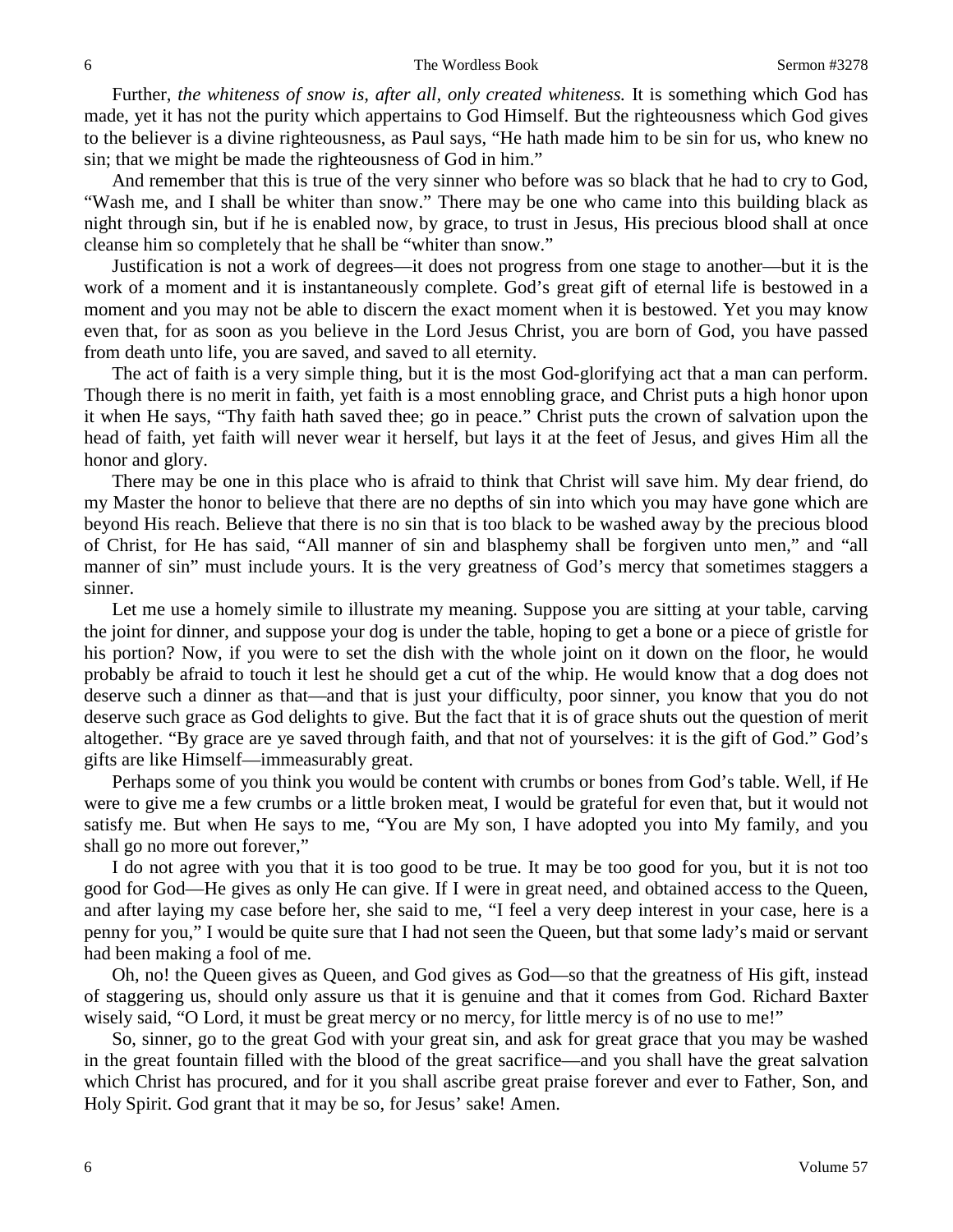#### **EXPOSITION BY C. H. SPURGEON**

## *PSALM 51*

It is a Psalm and therefore, it is to be sung. It is dedicated to the chief Musician and there is music in it, but it needs a trained ear to catch the harmony. The sinner with a broken heart will understand the language and also perceive the sweetness of it—but as for the proud and the self-righteous, they will say, "It is a melancholy dirge," and turn away from it in disgust.

There are times, to one under a sense of sin, when there is no music in the world like that of the fiftyfirst Psalm, and it is music for the chief Musician, for "there is joy in the presence of the angels of God over one sinner that repenteth." And this is the Psalm of penitence, and there is joy in it, and it makes joy even to the chief Musician himself.

**Verse 1.** *Have mercy upon me, O God, according to thy lovingkindness: according unto the multitude of thy tender mercies blot out my transgressions.* 

Here is a man of God, a man of God deeply conscious of his sin, crying for mercy, crying with all his heart and soul, and yet with his tear-dimmed eyes looking up to God, and spying out the gracious attributes of deity—lovingkindness, and tender mercies, multitudes of them. There is no eye that is quicker to see the mercy of God than an eye that is washed with the tears of repentance. When we dare not look upon divine justice—when that burning attribute seems as if it would smite us with blindness we can turn to that glorious rainbow of grace round about the throne and rejoice in the lovingkindness and the tender mercies of our God.

**2.** *Wash me throughly from mine iniquity, and cleanse me from my sin.* 

"If washing will not remove it, burn it out, O Lord, but do cleanse me from it. Not only from the guilt of it and the consequent punishment, but from the sin itself. Make me clean through and through. 'Wash me throughly from mine iniquity, and cleanse me from my sin.'"

**3.** *For I acknowledge my transgressions: and my sin is ever before me.* 

"As if the record of it were painted on my eyeballs, I cannot look anywhere without seeing it. I seem to taste it in my meat and drink. And when I fall asleep, I dream of it, for Your wrath has come upon me, and now my transgression haunts me wherever I go."

**4.** *Against thee, thee only, have I sinned, and done this evil in thy sight: that thou mightest be justified when thou speakest, and be clear when thou judgest.* [See sermon #86, Unimpeachable Justice]

This is the sting of sin to a truly penitent man—that he has sinned against God. The carnal mind sees nothing in that. If ever it does repent, it repents of doing wrong to man. It only takes the manward side of the transgression, but God's child, though grieved at having wronged man, feels that the deluge of his guilt—that which drowns everything else—is that he has sinned against his God. It is the very token and type and mark of an acceptable repentance that it has an eye to sin as committed against God.

Now observe that the psalmist, having thus sinned, and being thus conscience of his guilt, is now made to see that, if the evil came out of him, it must have been in him at first—he would not have sinned as he had done had there not been an unclean fountain within him.

**5-6.** *Behold, I was shapen in iniquity; and in sin did my mother conceive me. Behold, thou desirest truth in the inward parts:—*

Then it is not sufficient for me to be washed outside, and being outwardly moral is not enough. "Thou desirest truth in the inward parts:"—

**6.** *And in the hidden part thou shalt make me to know wisdom.* 

In that part which is even hidden from myself, where sin might lurk without my knowing it, there would You spy it out. I pray You, Lord, eject all sin from me, rid me of the most subtle form of iniquity that may be concealed within me.

**7.** *Purge me with hyssop, and I shall be clean: wash me, and I shall be whiter than snow.*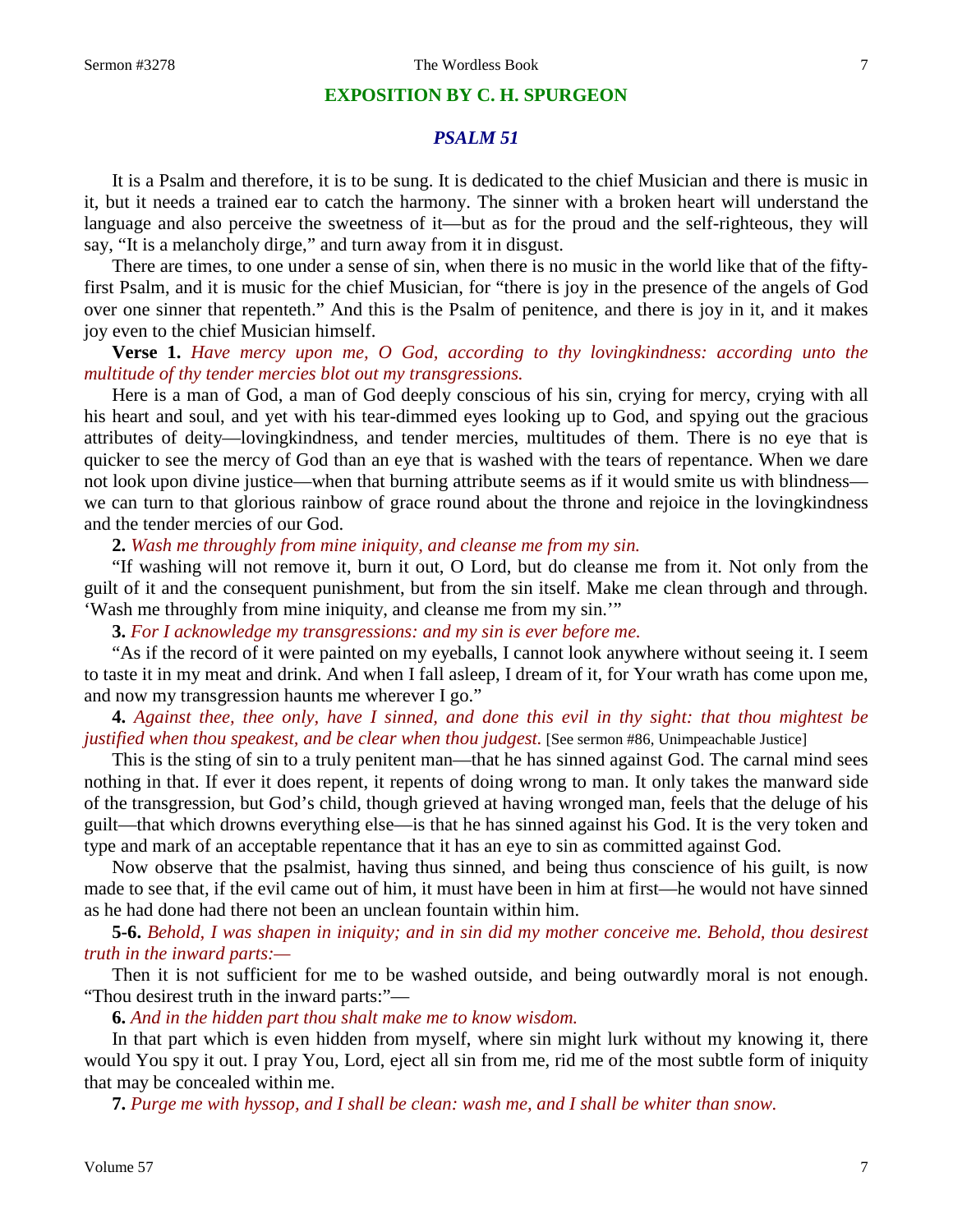This is a grand declaration of faith. I know not of such faith as this anywhere else. The faith of Abraham is more amazing, but to my mind, this faith of poor broken-hearted David, when he saw himself to be black with sin and crimson with crime, and yet could say, "Wash me, and I shall be whiter than snow," is grand faith. It seems to me that a poor, trembling, broken-down sinner, who casts himself upon the infinite mercy of God, brings more glory to God than all the angels that went not astray are ever able to bring to Him.

#### **8.** *Make me to hear joy and gladness; that the bones which thou hast broken may rejoice.*

Brothers and sisters in Christ, we cannot sin with impunity. Worldlings may do so as far as this life is concerned, but a child of God will find that, to him, sin and smart, if they do not go together, will follow very closely upon one another's heels.

Ay, and our Father in heaven chastens His people very sorely, even to the breaking of their bones and it is only when He applies the promises to our hearts by the gracious operation of His Holy Spirit and makes the chambers of our soul to echo with the voice of His lovingkindness, that we "hear joy and gladness again." It is only then that our broken bones are bound up and we begin to rejoice once more.

### **9.** *Hide thy face from my sins,*

David could not bear that God should look upon them.

### **9.** *And blot out all mine iniquities.*

"Put them right out of sight. Turn Your gaze away from them and then put them out of everybody's sight."

**10.** *Create in me a clean heart, O God; and renew a right spirit within me.* 

"Make me over again. Let the image of God in man be renewed in me. Nay, not the image only, but renew the very Spirit of God within me."

**11-12.** *Cast me not away from thy presence; and take not thy holy spirit from me, restore unto me the joy of thy salvation;*

"Lift me up, and then keep me up. Let me never sin against You again."

**12-13.** *And uphold me with thy free spirit. Then will I teach transgressors thy ways;*

There are no such teachers of righteousness as those who have smarted under their own personal sin—they can indeed tell others what the ways of God are. What are those ways? His ways of chastisement—how He will smite the wandering. His ways of mercy—how he will restore and forgive the penitent.

**13.** *And sinners shall be converted unto thee.* . [See sermon #1130, The Christian's Great Business]

He felt sure that they would be converted, and if anything can be the means of converting sinners, it is the loving faithful testimony of one who has himself tasted that the Lord is gracious. If God has been merciful to you, my brother or my sister, do not hold your tongue about it, but tell to others what He has done for you. Let the world know what a gracious God He is.

**14.** *Deliver me from bloodguiltiness, O God, thou God of my salvation: and my tongue shall sing aloud of thy righteousness.* [See sermon #713, Soul-Murder—Who Is Guilty?]

I like that confession and that prayer of David. He does not mince matters, for he had guiltily caused the blood of Uriah to be shed, and here he owns it, with great shame, but with equal honesty and truthfulness. As long as you and I call our sins by pretty names, they will not be forgiven. The Lord knows exactly what your sin is, therefore do not try to use polite terms about it. Tell Him what it is, that He may know that you know what it is. "Deliver me from bloodguiltiness, O God, thou God of my salvation."

"But surely," says someone, "there is nobody here who needs to pray that prayer." Well, there is one in the pulpit, at least, who often feels that he has need to pray it, for what will happen if I preach not the Gospel or if I preach it not with all my heart? It may be that the blood of souls shall be required at my hands.

And my brothers and sisters, if anything in your example should lead others into sin, or if the neglect of any opportunities that are presented to you should lead others to continue in their sin till they perish,